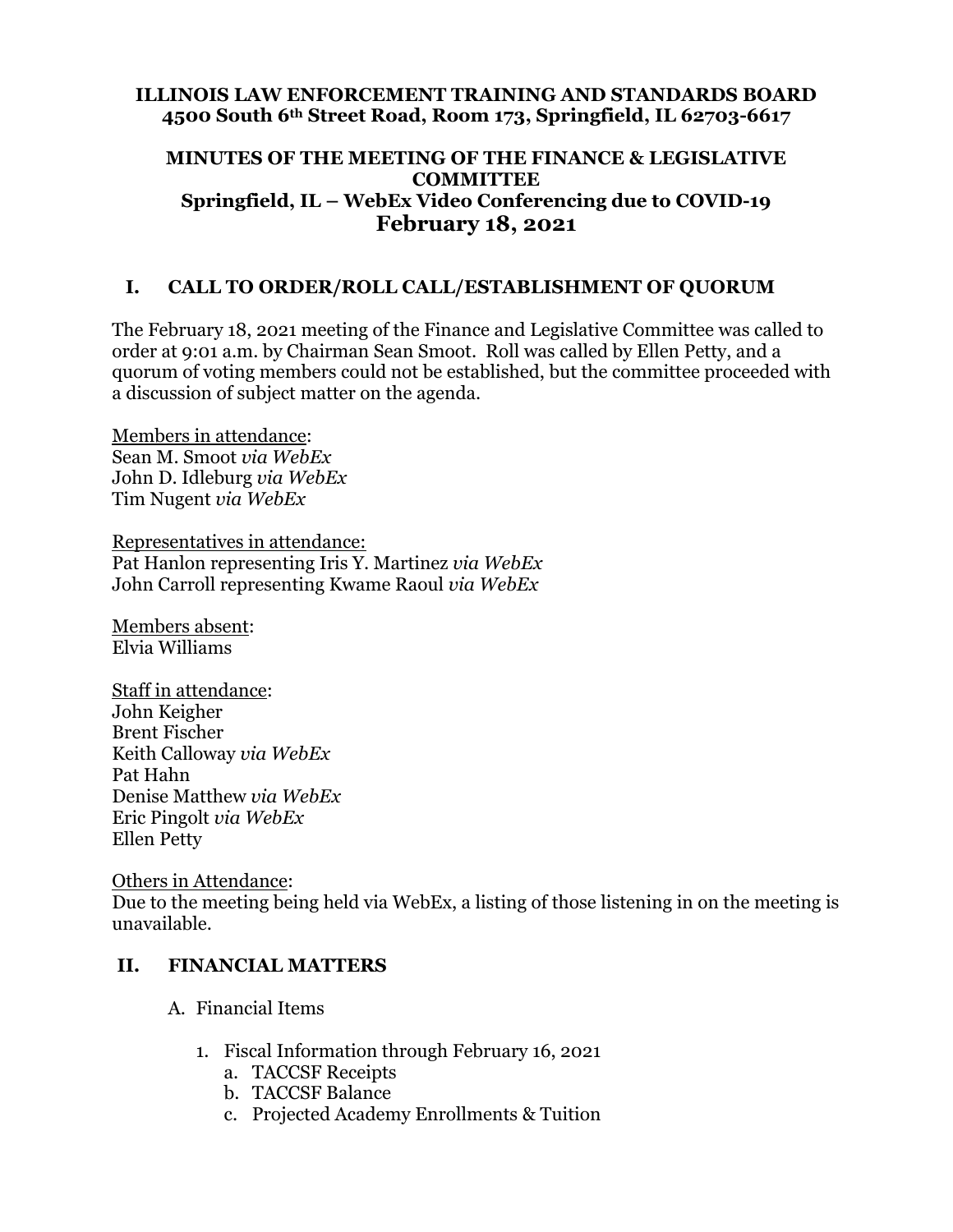Denise Matthew gave the fiscal report, noting that the FY21 surcharge fund receipts are \$5.44M as of February 16, 2021, which is down \$3.5M from the same date in FY20, and down just over \$12M from the same date in FY19. This is the lowest revenue deposited into the fund in over 20 years, and is \$15.8M less than the highest revenue year of FY08.

| FY21 receipts as of $2/16/21$ :             | \$5,438,792.00  |
|---------------------------------------------|-----------------|
| FY20 receipts as of $2/16/20$ :             | \$12,803,984.00 |
| FY <sub>19</sub> receipts as of $2/16/19$ : | \$17,457,574.00 |

She went on to report that the camera grant fund receipts to date are \$678,909, down \$542,236 from FY20. Interest on that fund is down \$32,753 from FY20. This is the lowest revenue deposited into the fund since its inception in 2007, and is \$1.8M less than the highest revenue year of FY18. \$1M that had been borrowed from the camera grant fund by the Comptroller in December 2019 has now been repaid, as of January 22, 2021.

Correctional officer basic training enrollment was reported at 376 officers YTD, with a total tuition cost of \$727,276. FT law enforcement officer basic training enrollment was at 626 officers, with a total tuition cost of \$3.3M. PT law enforcement officer basic training enrollment was at 151 officers, with a total tuition cost of \$299,390. For an overall basic training tuition reimbursement obligation of \$4,319,763, as of February 16, 2021. Chairman Smoot asked for a five-year comparison of academy enrollment numbers to be presented to the Board in future meetings.

- 2. FY21 Budget
	- a. Approval of  $4<sup>th</sup>$  Quarter Funding

The 4<sup>th</sup> quarter funding request totaled \$2,136,250, to include \$1.5M for MTUs, \$250K for Executive Institute, \$200K for CIT Training courses, \$100K for Chicago PD inservice, \$61,250 for the AG's Illinois Computer Crime Institute, and \$25,000 for professional institutions.

### *Motion was made by Nugent, seconded by Idleburg, and carried by all members present to recommend approval the 4th Quarter FY21 funding and opening up the next round of the Camera Grants to the full Board.*

3. FY22 Budget

FY22 budget figures were given and broken down by appropriation line item. For FY22, the Personal Services line item and the Board's office operating expenses will be paid out of the general revenue fund, and not the surcharge fund as in years past. In addition, \$8M in training funds are appropriated from the GRF, and \$26.2M in training funds appropriated from the surcharge fund. The total appropriated budget for FY22 is \$44M, an increase of \$16.5M over FY21, to accommodate the changes under the Safe-T Act. The committee was reminded that regardless of the amount appropriated from the surcharge fund, the Board can only pay out what is deposited into the fund and unless funding issues are addressed, the surcharge fund will not support anywhere near the amount appropriated for FY22.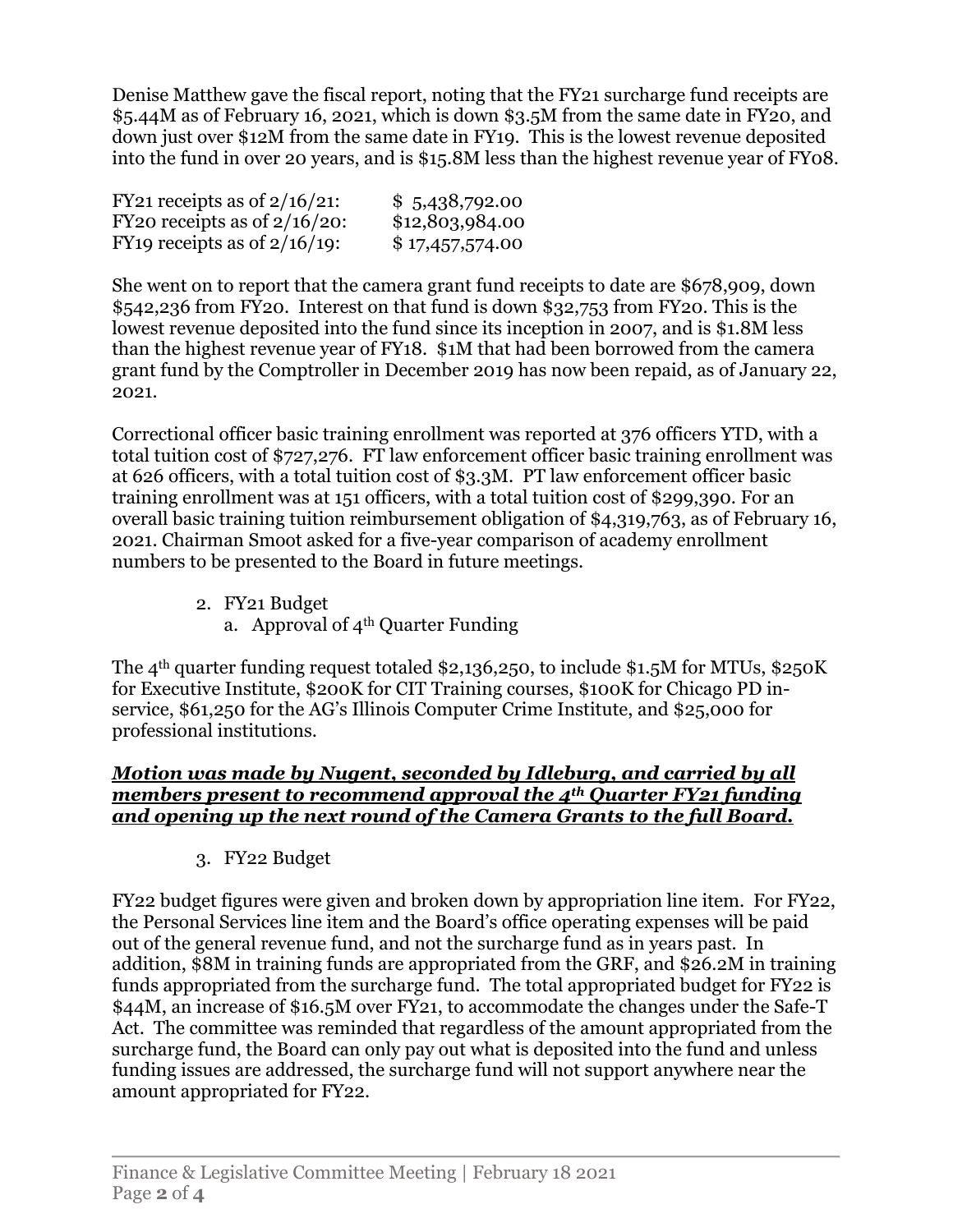There was discussion regarding the insufficiency of the funding to meet the requirements of the new police reform bill, even if we received the full appropriation. Director Fischer advised that we are still working diligently with everyone who will listen to plead our case that while this is definitely improvement, it is still not where we need to be to meet the obligations that have been created for the Board and its expanded responsibilities and the new oversight committee, including timeliness of investigations.

4. Public Accountability Report & Reimbursements

Matthew briefly went over the Public Accountability report provided to the Committee members in advance of the meeting.

5. Final FY19-FY20 Audit Report

Matthew went through the findings in the final audit report, publicly available on the Auditor General's website. There was discussion regarding what caused the conditions that resulted in the findings and has been done to fix those issues and how future repeat findings could be prevented. Chairman Smoot also emphasized the importance of our need for a Chief Fiscal Officer who is tasked to ensure we are in full compliance with all requirements overall.

B. Legislative and Litigation Update

John Keigher gave a very brief report on legislative matters, noting that the deadline for bill submissions was the following day and he is expecting there to be some bills of interest, including 3 shell bills he's been watching, so far. So far, there have been a number of bills he will be keeping his eye on, most of which are repeat bills from previous years which would be in conflict with the police reform bill if they were to move forward. He has been working with House legal and the Governor's office on some potential language we would like to see in the trailer bill, and has expressed concern about the looming deadlines of the police reform bill and the desire to have those deadlines extended. He added that there will be more details to report at the full Board meeting, and that there is currently no litigation involving the Board.

C. Personnel Updates

Director Fischer gave an update on personnel matters, including Glen Bell, our former CIO transferring to another agency in January, and Andrew Oldfield, our one remaining IT employee has been temporarily assigned to the CIO spot until a new one can be hired. Andrew has been doing a phenomenal job working on coding required to meet the technological side of the mandates under the police reforms. Two additional IT positions will be posted in the coming weeks. Pat Hahn, our Manager of In-Service Training transferring to another agency on March 1st. He wished Pat well and said we hate to see him go, but that we will also be posting his job in the near future as well. He noted that approval has been received to appoint Ellen Petty as the new HR Manager effective March 1<sup>st</sup>, but approval is still pending for the two remaining appointments: Jeffrey Chapman as his Confidential Assistant in Cook County, and Michelle Mlinar as his Personal Secretary, Petty's current position. Work is underway to attempt to reach our